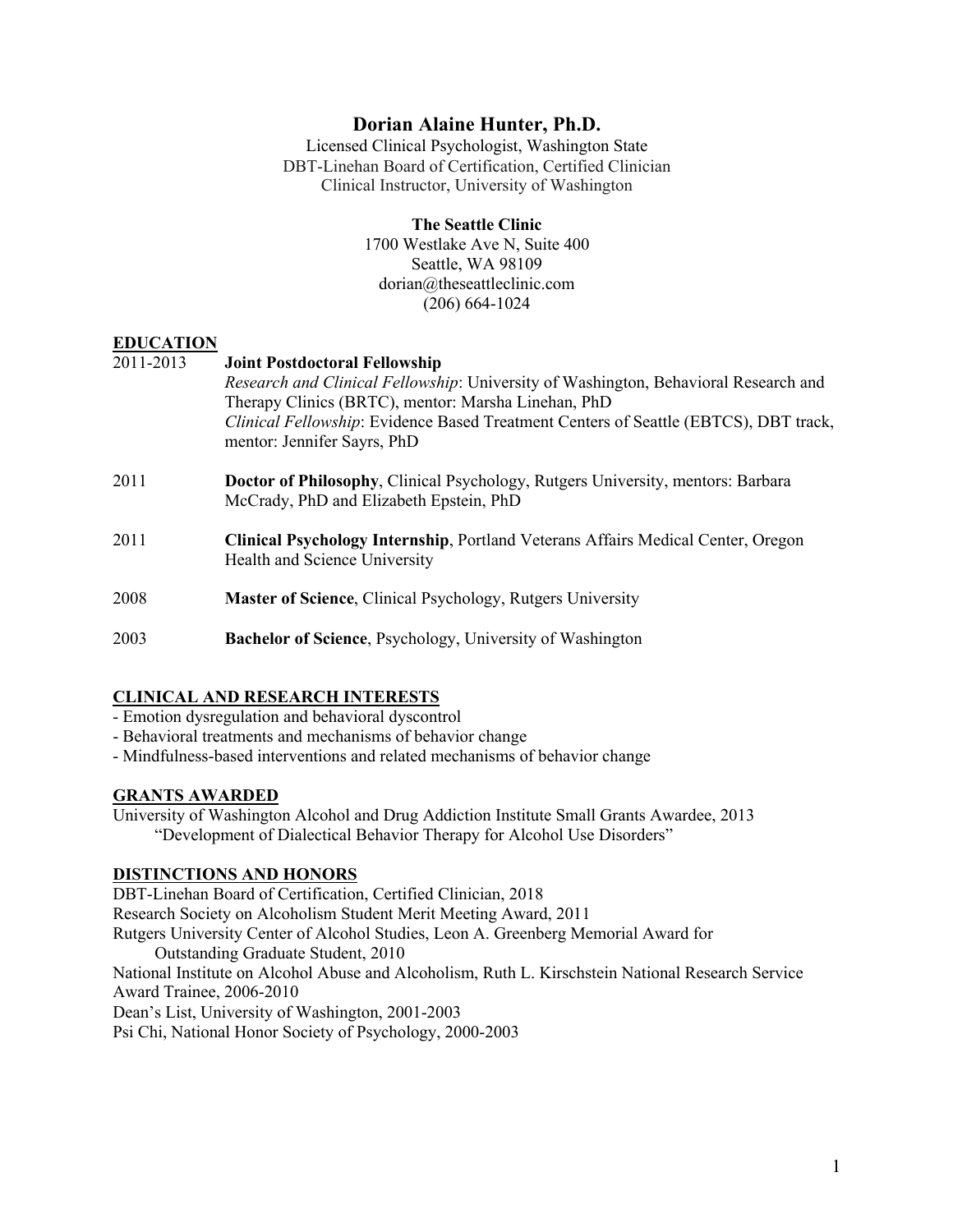# **TEACHING AND CONSULTATION EXPERIENCE**

| 2018-present | <b>Clinical Instructor, University of Washington</b><br>Providing supervision of graduate and post-graduate trainees in DBT and related<br>behavioral interventions.                                                                                                                                                                                                                                                                                  |  |
|--------------|-------------------------------------------------------------------------------------------------------------------------------------------------------------------------------------------------------------------------------------------------------------------------------------------------------------------------------------------------------------------------------------------------------------------------------------------------------|--|
| 2018-present | <b>Consulting Psychologist and DBT Trainer, Treatment Implementation</b><br><b>Collaborative (TIC)</b><br>Providing consultation and training in DBT.                                                                                                                                                                                                                                                                                                 |  |
| 2018-present | <b>DBT Clinical Supervisor, The Seattle Clinic (TSC)</b><br>Providing supervision of graduate students and fellows in DBT and related behavioral<br>interventions.                                                                                                                                                                                                                                                                                    |  |
| 2018-present | <b>Provision of APA-Approved Continuing Education Seminars, TSC</b><br>Ongoing provision of continuing education seminars, administered through TSC.                                                                                                                                                                                                                                                                                                  |  |
| 2013         | <b>Co-Trainer, Behavioral Tech</b><br>Served as co-trainer, trainings delivered with Drs. Marsha Linehan and Tony DuBose.                                                                                                                                                                                                                                                                                                                             |  |
| 2011-2013    | <b>DBT Clinical Supervisor, University of Washington, BRTC</b><br>Providing supervision of graduate students in DBT.                                                                                                                                                                                                                                                                                                                                  |  |
| 2011-2013    | <b>Graduate Teaching-Psychological and Behavioral Assessment</b><br>Co-teaching graduate course on psychological and behavioral assessment with Dr.<br>Linehan.                                                                                                                                                                                                                                                                                       |  |
| 2011-2013    | <u><b>Undergraduate/post-baccalaureate Teaching – Psychological and Behavioral</b></u><br><b>Assessment</b><br>Teaching seminars on DBT, research methods, and graduate school applications for<br>undergraduate and post-bac research assistants.                                                                                                                                                                                                    |  |
| 2011-2013    | <b>Supervisor of Graduate and Undergraduate Research Assistants, Behavioral</b><br><b>Research and Therapy Clinics, University of Washington</b><br>Research mentorship: management of graduate and undergraduate research assistants in<br>managing and analyzing clinical treatment trial data.                                                                                                                                                     |  |
| 2011-2012    | <b>Independent Clinical Trainer and Consultant</b><br>Consultation: "Integration of Dialectical Behavior Therapy"- Two day workshop focused<br>on understanding the basics of DBT and how to integrate principles into current<br>clinical practice.                                                                                                                                                                                                  |  |
| 2011         | <b>Trainer and Consultant, Portland VA Medical Center</b><br>Consultation: "Social Support and Family Therapy in the Treatment of Addictions"-<br>Provided didactic training and consultation to staff on integrating social support and<br>family treatment into addictions treatment<br>Consultation: "Incorporating Emotion Dysregulation and Distress Tolerance"- Provided<br>didactic training and consultation to staff on program development. |  |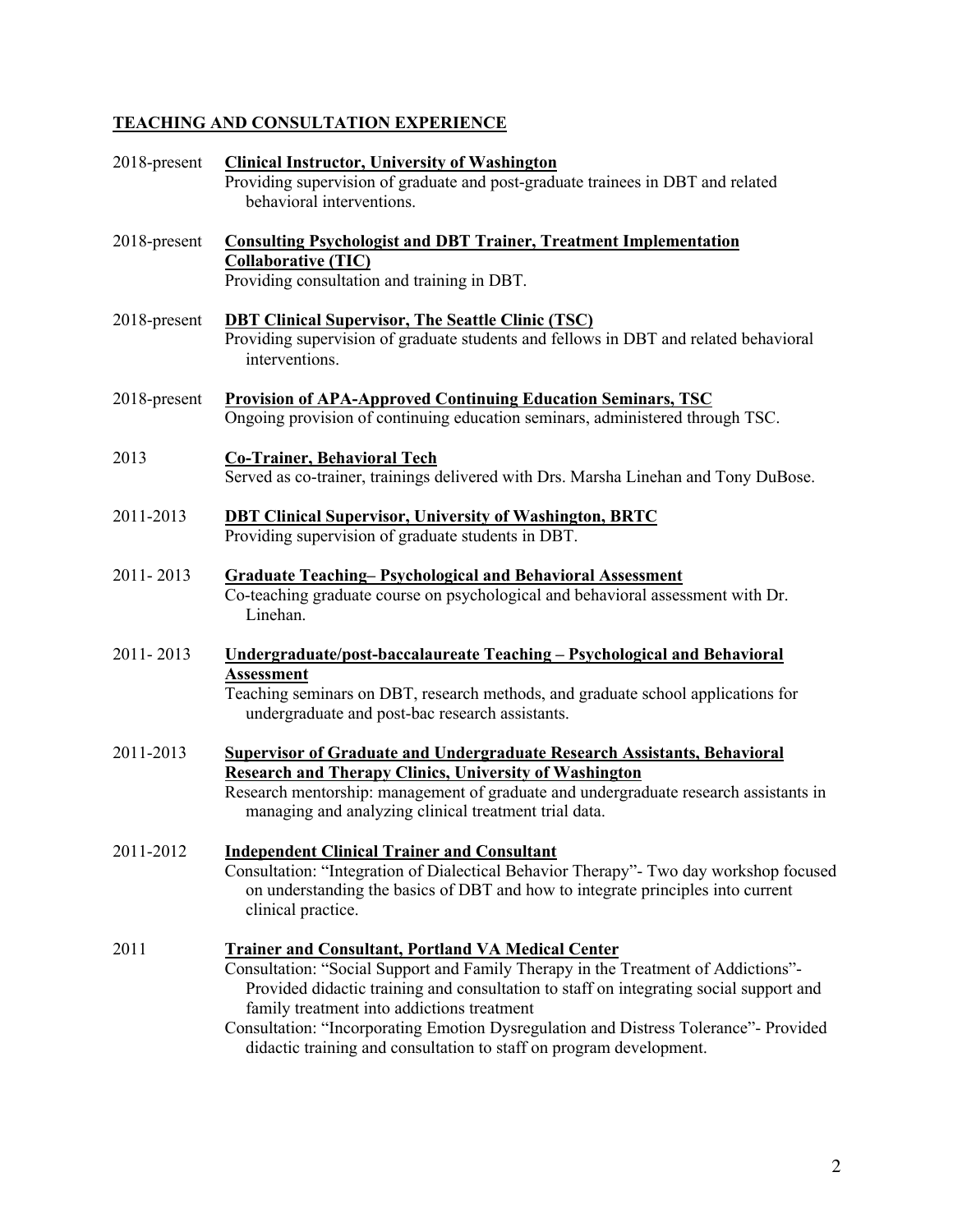| 2006-2010 | <b>Instructor, Department of Psychology, Rutgers University</b><br>Teaching; Designed and taught a three-credit undergraduate course titled "Drugs, Society<br>and Human Behavior"<br>Teaching: Designed and taught a one-credit section adjunct to a "General Psychology"<br>undergraduate course.                 |
|-----------|---------------------------------------------------------------------------------------------------------------------------------------------------------------------------------------------------------------------------------------------------------------------------------------------------------------------|
| 2007-2009 | "Getting Into Graduate School" Seminar, Rutgers University<br>Teaching: Designed and taught a seminar for undergraduate research assistants in the<br>psychology department focused on preparing competitive graduate school<br>applications; reviewed graduate school application materials and provided feedback. |
| 2007-2009 | <b>Supervisor of Honors Theses, Department of Psychology, Rutgers University</b><br>Research mentorship: supervision and mentorship of undergraduate honors theses.                                                                                                                                                 |
| 2005-2006 | <b>Leader, DBT Skills Workshops, Behavioral Research and Therapy Clinics,</b><br><b>University of Washington</b><br>Teaching: Taught a two-day workshop on DBT skills for research coders<br>Research mentorship: Continuously monitored performance of research coders and<br>provided feedback.                   |
| 2003-2006 | <b>Supervisor of Research Assistants, Behavioral Research and Therapy Clinics,</b><br><b>University of Washington</b><br>Research mentorship: Recruited, interviewed, hired, trained and supervised research<br>assistants in a variety of tasks related to the administration of several clinical trials.          |
| 2001      | <b>Teaching Assistant, Department of Psychology, University of Washington, Christy</b><br>Kimpo, PhD<br>Teaching: Assisted with lecture preparation, prepared and delivered lectures, held weekly<br>office hours, graded papers and provided feedback.                                                             |

# **CLINICAL EXPERIENCE**

- 2017-present **Independent Practitioner, The Seattle Clinic (TSC)**, Seattle, WA Independent clinical psychologist. DBT trainer and supervisor, implementation and maintenance of training programs for graduate students and fellows, including planning of training, didactics, supervision, and consultation. Participation in DBT consultation and Functional Analytic Psychotherapy/Acceptance and Commitment Therapy consultation teams. Former member of the TSC board, which oversees several aspects of TSC functioning and future directions.
- 2014-present **Independent Practitioner, Dorian Hunter, LLC**, Seattle, WA Working as an independent clinical psychologist.
- 2011-2013 **Joint Post-Doctoral Fellow, Dialectical Behavioral Therapy Center of Seattle, Evidence Based Treatment Centers of Seattle (EBTCS) and University of Washington Behavioral Research and Therapy Clinics (BRTC)**, Seattle, WA Supervisors: Marsha Linehan, PhD*;* Jennifer Sayrs, PhD; Beatriz Aramburu, PhD; Travis Osborne, PhD Post-doctoral fellowship focused on advanced clinical training in Dialectical Behavior Therapy (DBT).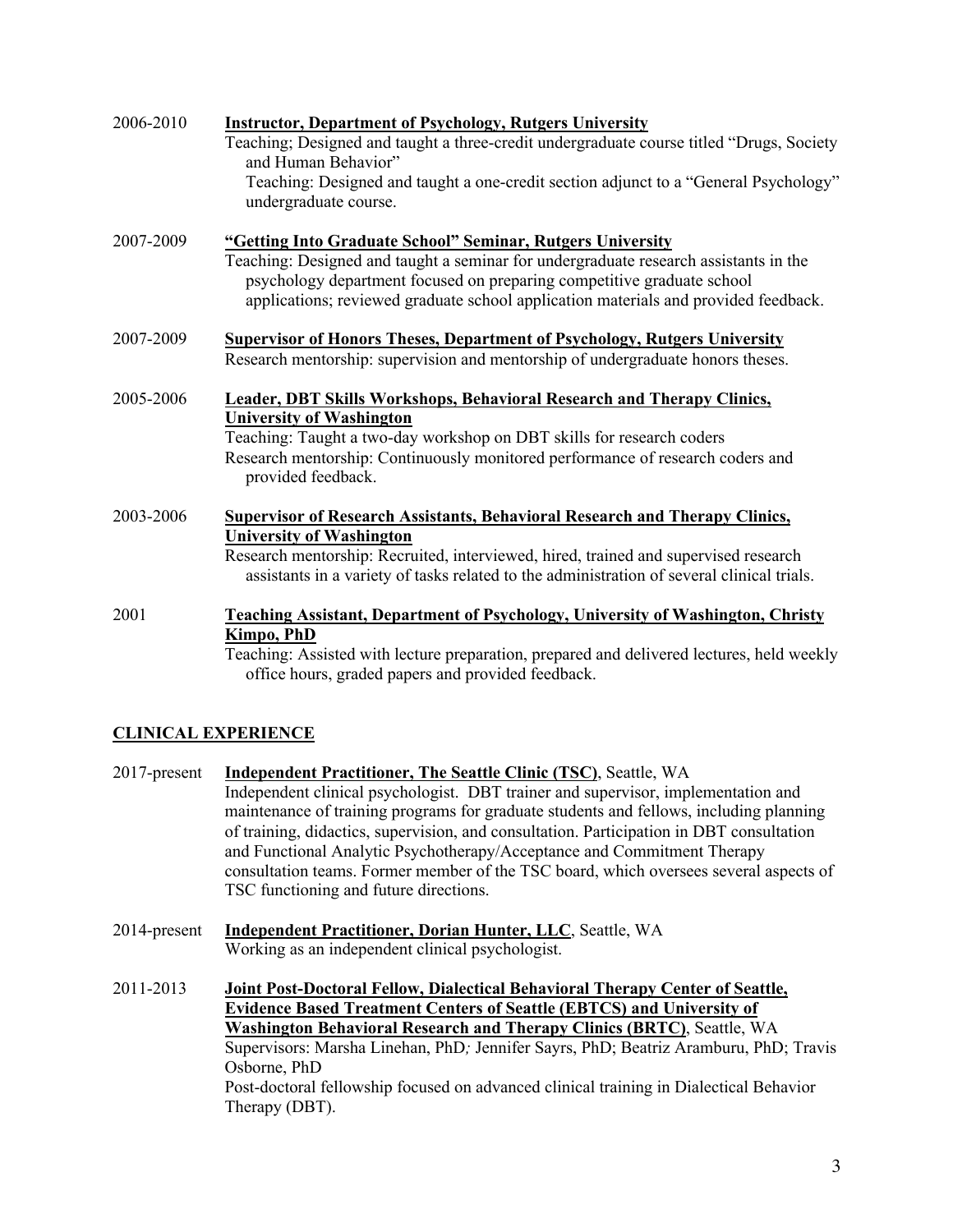| 2010-2011 | <b>Psychology Intern, Portland VA Medical Center, Oregon Health and Science</b>                     |  |  |  |
|-----------|-----------------------------------------------------------------------------------------------------|--|--|--|
|           | <b>University</b>                                                                                   |  |  |  |
|           | Supervisors: Dennis Allison, PsyD; Brett Fuller, PhD; Wendy Johnson, PhD; Bonnie                    |  |  |  |
|           | Nagel, PhD; Gina Ortola, PhD; Veronica Rodriguez, PhD; Daniel Storzbach, PhD; Sarah                 |  |  |  |
|           | Suniga, PhD; Amy Wagner, PhD; Mark Ward, PhD.                                                       |  |  |  |
|           | Assessment: Neuropsychological assessment of adults and adolescents with comorbid                   |  |  |  |
|           | medical and psychological disorders; complex psychodiagnostic assessment; liver                     |  |  |  |
|           | transplant psychological evaluations; standardized PTSD assessments.                                |  |  |  |
|           | Treatment: Treatment of veterans with comorbid Axis I and II Disorders, particularly                |  |  |  |
|           | addictions, Post-traumatic Stress Disorder, and Borderline Personality disorder.                    |  |  |  |
|           | Training in several evidence based treatments, including Dialectical Behavior Therapy               |  |  |  |
|           | (DBT), Cognitive Processing Therapy (CPT); Couple and Family Therapy,                               |  |  |  |
|           | Mindfulness Based Cognitive Therapy (MBCT), Mindfulness Based Relapse                               |  |  |  |
|           | Prevention (MBRP), Motivational Interviewing (MI); Prolonged Exposure (PE).                         |  |  |  |
| 2006-2010 | <b>Assessor and Therapist, Women's Treatment Program, Rutgers University</b>                        |  |  |  |
|           | Supervisors: Barbara McCrady, PhD; Elizabeth Epstein PhD                                            |  |  |  |
|           | Assessment: Structured and semi-structured Substance Use Disorder and                               |  |  |  |
|           | psychodiagnostic assessments                                                                        |  |  |  |
|           | Treatment: aiding in the development of a female-specific cognitive-behavioral group                |  |  |  |
|           | treatment for Alcohol Use Disorders; implementation of group treatment in a                         |  |  |  |
|           | randomized clinical trial (RCT).                                                                    |  |  |  |
| 2008-2010 | <b>Assistant Evaluator, New York and Texas State Bar Examinations</b>                               |  |  |  |
|           | Supervisor: Jan Mohlman, PhD                                                                        |  |  |  |
|           | Assessment: Evaluated requests for nonstandard testing accommodations for the New                   |  |  |  |
|           | York and Texas State Bars by reviewing psychological and neuropsychological reports                 |  |  |  |
|           | and evaluating findings.                                                                            |  |  |  |
|           |                                                                                                     |  |  |  |
| 2009-2010 | <b>Group Leader, Mindfulness Based Stress Reduction, Rutgers University</b>                         |  |  |  |
|           | Supervisor: Shireen Rizvi, PhD                                                                      |  |  |  |
|           | Treatment: Led a mindfulness-based stress reduction (MBSR) group for parents of                     |  |  |  |
|           | children with Autism Spectrum Disorders.                                                            |  |  |  |
| 2009-2010 | <b>Assessor, Assessment Practicum, Rutgers University</b>                                           |  |  |  |
|           | Supervisor: Kenneth Schneider, PhD                                                                  |  |  |  |
|           | Assessment: Neuropsychological evaluations of adults with learning and cognitive                    |  |  |  |
|           | disorders.                                                                                          |  |  |  |
| 2008-2009 | <b>Assessor and Therapist, Eating Disorders Clinic, Rutgers University</b>                          |  |  |  |
|           | Supervisor: G. Terence Wilson, PhD                                                                  |  |  |  |
|           | Assessment: Eating Disorder and psychodiagnostic evaluations                                        |  |  |  |
|           | Treatment: Provided evidence-based individual treatment for eating disorders (Fairburn<br>protocol) |  |  |  |
|           | Supervision: Reviewed tapes and provided peer supervision to other trainees working                 |  |  |  |
|           | with patients with eating disorders.                                                                |  |  |  |
|           |                                                                                                     |  |  |  |
| 2008-2009 | <b>Assessor and Therapist, Anxiety and Aging Clinic, Rutgers University</b>                         |  |  |  |
|           | Supervisor: Jan Mohlman, PhD                                                                        |  |  |  |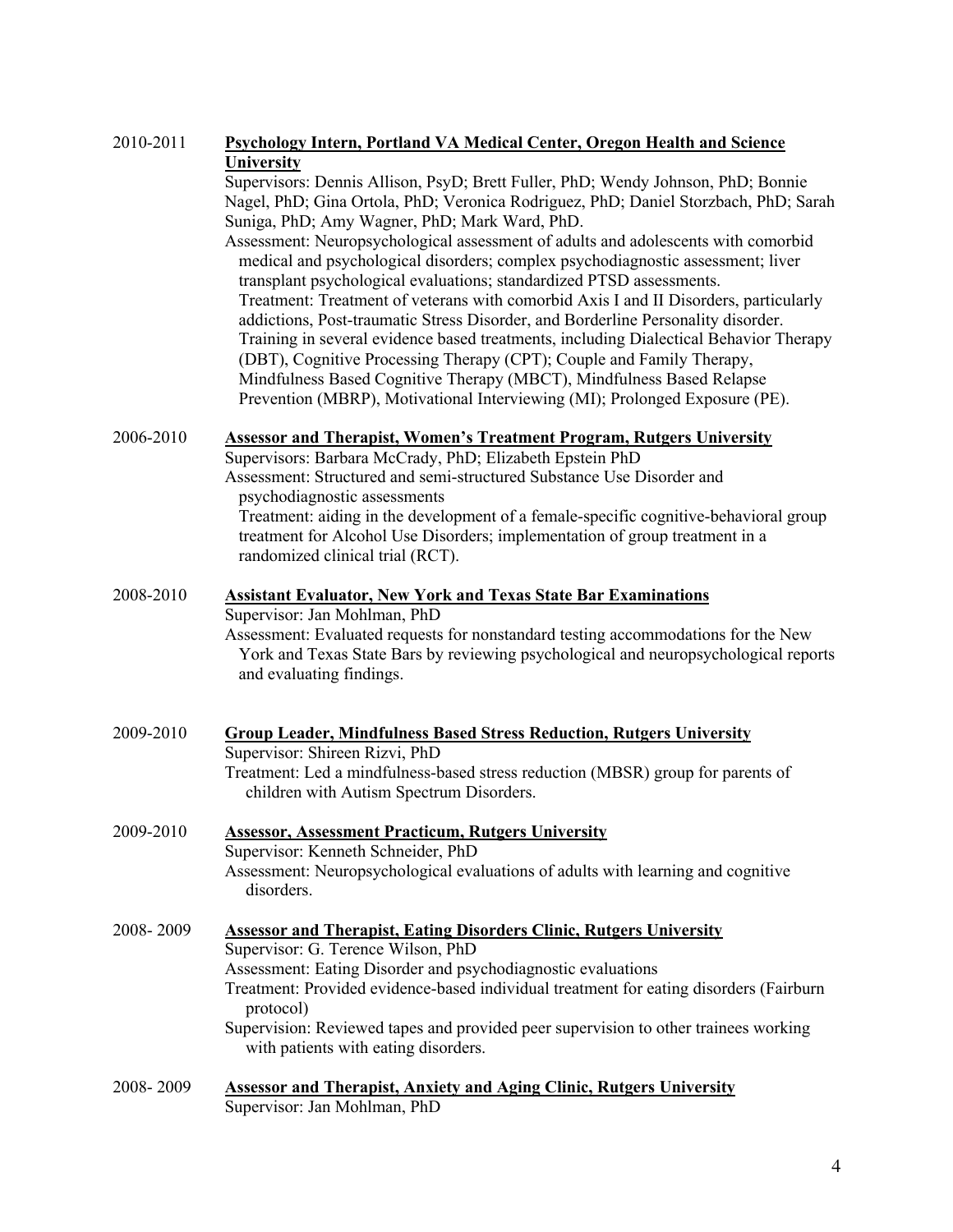|           | Assessment: Neuropsychological and psychodiagnostic assessments of older adults with<br>Parkinson's Disease and comorbid anxiety disorders<br>Treatment: Cognitive rehabilitation; Individual cognitive-behavioral treatment for<br>anxiety disorders (resulted in a publication of a case study of one of my clients)<br>Supervision: Reviewed tapes and provided peer supervision to other trainees.                                                                                                                                                                   |
|-----------|--------------------------------------------------------------------------------------------------------------------------------------------------------------------------------------------------------------------------------------------------------------------------------------------------------------------------------------------------------------------------------------------------------------------------------------------------------------------------------------------------------------------------------------------------------------------------|
| 2007-2008 | <b>Assessor and Therapist, Program for Addiction Consultation and Treatment,</b>                                                                                                                                                                                                                                                                                                                                                                                                                                                                                         |
|           | <b>Rutgers University</b><br>Supervisors: Elizabeth E. Epstein, PhD; Thomas Hildebrandt, PsyD<br>Assessment: Structured clinical assessments of court-ordered and self-referred<br>individuals for Substance Use Disorders<br>Treatment: Individual cognitive-behavioral treatment for individuals with substance use<br>disorders, and comorbid PTSD, anxiety, depression, and personality disorders; Led a<br>cognitive-behavioral group for individuals mandated to treatment<br>Supervision: Provided peer supervision of assessments and reports to other trainees. |
| 2007-2008 | <b>Assessor, Psychological Clinic, Rutgers University</b><br>Supervisor: Donald Morgan, PsyD<br>Assessment: Psychological evaluations for disability applications                                                                                                                                                                                                                                                                                                                                                                                                        |
| 2005-2006 | <b>Assessor, Housing First Project, University of Washington/Seattle Downtown</b><br><b>Emergency Services Center</b><br>Supervisors: Mary Larimer, PhD; Joshua Ginzler, PhD<br>Assessment: Structured clinical interviews with "chronic public inebriates" in a harm-<br>reduction housing project.                                                                                                                                                                                                                                                                     |
| 2003-2006 | <b>Therapist, Personalized Feedback with At-Risk Undergraduate Gamblers,</b><br><b>University of Washington</b><br>Supervisors: Mary E. Larimer, PhD; Debra Kaysen, PhD<br>Treatment: Motivational interviewing style personalized feedback interviews with college                                                                                                                                                                                                                                                                                                      |
| 2003-2004 | students with problems with gambling and drinking.<br><b>Clinical Intern, Seattle Mental Health (now Sound Mental Health)</b><br>Treatment: Worked in a day treatment program with severely mentally ill individuals;<br>helped clients to prepare meals, write articles for and organize a monthly newsletter,<br>provided tutoring for reading.                                                                                                                                                                                                                        |
| 2003-2004 | <b>Team Member, DBT Consultation Team, Behavioral Research and Therapy Clinics</b><br>Supervisor: Marsha Linehan, PhD<br>Treatment: Member of DBT consult team, began mindfulness practice.                                                                                                                                                                                                                                                                                                                                                                              |

# **RESEARCH AND PROJECT MANAGEMENT EXPERIENCE**

| 2012-2013 | Development of Dialectical Behavior Therapy for Alcohol Use Disorders               |
|-----------|-------------------------------------------------------------------------------------|
|           | Mentor: Marsha Linehan, PhD; Administration of randomized clinical trials (RCT) and |
|           | treatment dissemination research; management and analysis of data; preparation of   |
|           | presentations, manuscripts, and grants; DBT adherence coding; supervising graduate  |
|           | and undergraduate students in research and clinical work; teaching lab seminars.    |
|           | Worked on developing a clinical protocol for DBT for Alcohol Use Disorders          |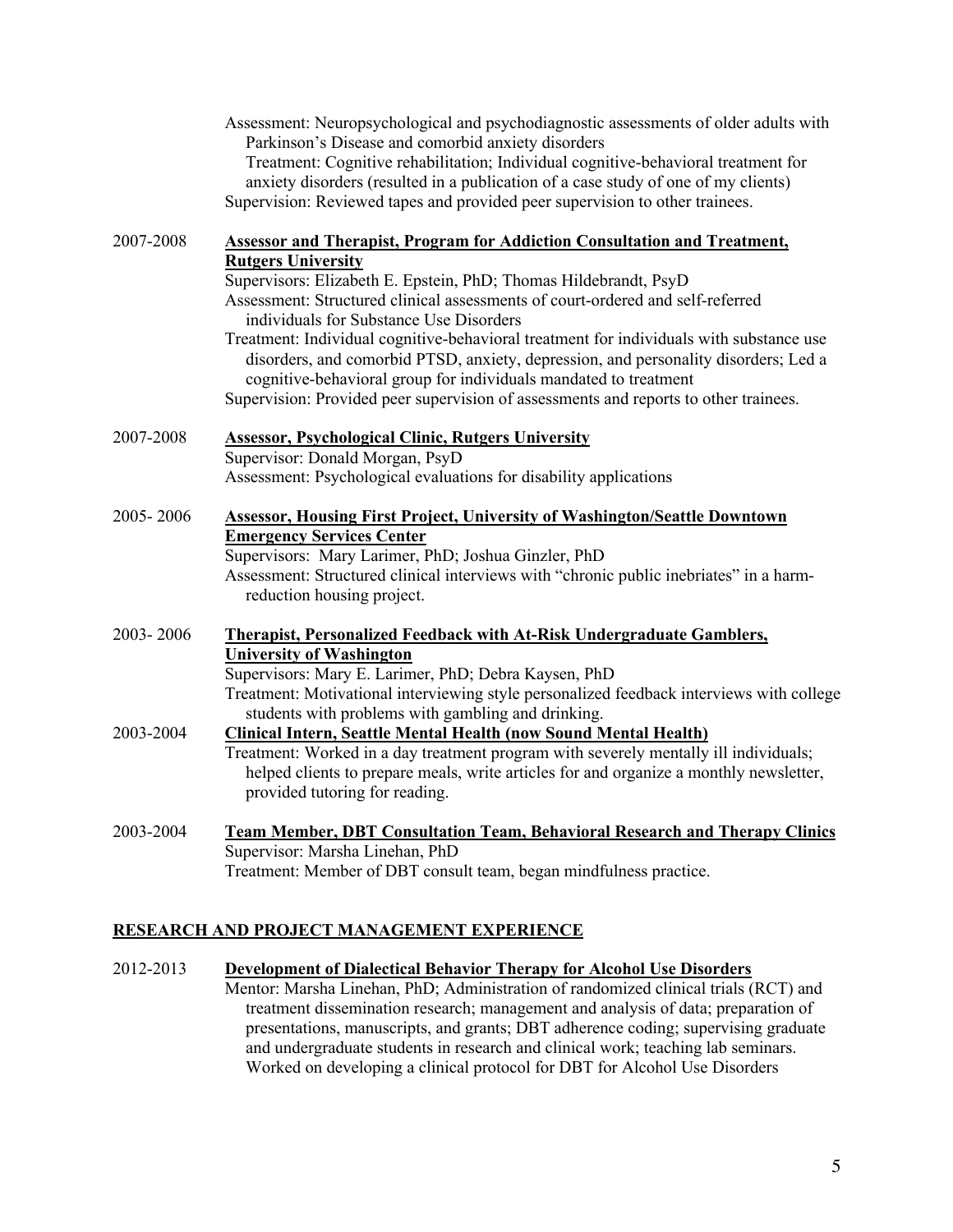| 2011-2013 | Post-doctoral Fellow, Department of Psychology, University of Washington |  |  |
|-----------|--------------------------------------------------------------------------|--|--|
|           |                                                                          |  |  |

Mentor: Marsha Linehan, PhD

Administration of randomized clinical trials (RCT) and treatment dissemination research; management and analysis of data; preparation of presentations, manuscripts, and grants; DBT adherence coding; supervising graduate and undergraduate students in research and clinical work; teaching lab seminars. Worked on developing a clinical protocol for DBT for Alcohol Use Disorders.

# 2006-2010 **NIAAA Training Fellow, Center of Alcohol Studies, Rutgers University**

Mentors: Barbara McCrady, PhD; Elizabeth Epstein, PhD

Funding: Constituted four years of full funding including a stipend, healthcare, tuition remission, and travel and research funds

Research: Mentorship and training focused specifically on developing a career as a clinical scientist. Didactic components focused on addictions clinical and intervention research, statistical analysis, presenting and publishing research, and grant writing Supervision: Supervision of research assistants and undergraduate students in data entry and management, collecting data, and conducting literature reviews.

# 2006-2010 **Research Fellow, Rutgers Women's Treatment Projects II and III, Center of Alcohol Studies, Rutgers University**

Principal Investigators: Barbara McCrady, PhD; Elizabeth Epstein, PhD Research: Involved in implementation of three RCTs for women with alcohol use disorders; aided in background research and study design; wrote portions of grants; contributed to manual development and writing; aided in data integrity, management, and analysis; Administered research interviews to assess for substance used and psychological disorders; Provided manualized group cognitive behavioral treatment for women with Alcohol Use Disorders; Coded recordings of group, individual, and couple cognitive behavioral treatments for treatment adherence.

# 2003-2006 **Treatment Coordinator, Behavior Research and Therapy Clinics,**

# **University of Washington**

Principal Investigators: Marsha Linehan, PhD; Eunice Chen, PhD; Lizz Dexter-Mazza, PsyD; Alex Chapman, PhD; Katie Korslund, PhD

Research: Administratively managed treatment delivery and data collection in three NIHfunded randomized clinical trials and an outpatient clinic for individuals with borderline personality disorder and chronic suicidality, opiate dependence, and eating disorders; Managed research opiate replacement clinic, administered and supervised administration of Suboxone and Methadone, and collection of urinalysis and other clinical data.

Supervision: Supervised research assistants in conducting a variety of tasks related to the operation of clinical trials including data collection, data management and coding DBT skills groups.

2003-2006 **Research Assistant and Therapist, Personalized Feedback with At-Risk Undergraduate Gamblers, Department of Psychiatry and Behavioral Sciences, University of Washington** Principal Investigator: Mary Larimer, PhD

Research: Aided in the preparation of IRB applications; conducted brief motivational interventions for a randomized clinical trial rated tapes using the Motivational Interviewing Treatment Integrity coding instrument.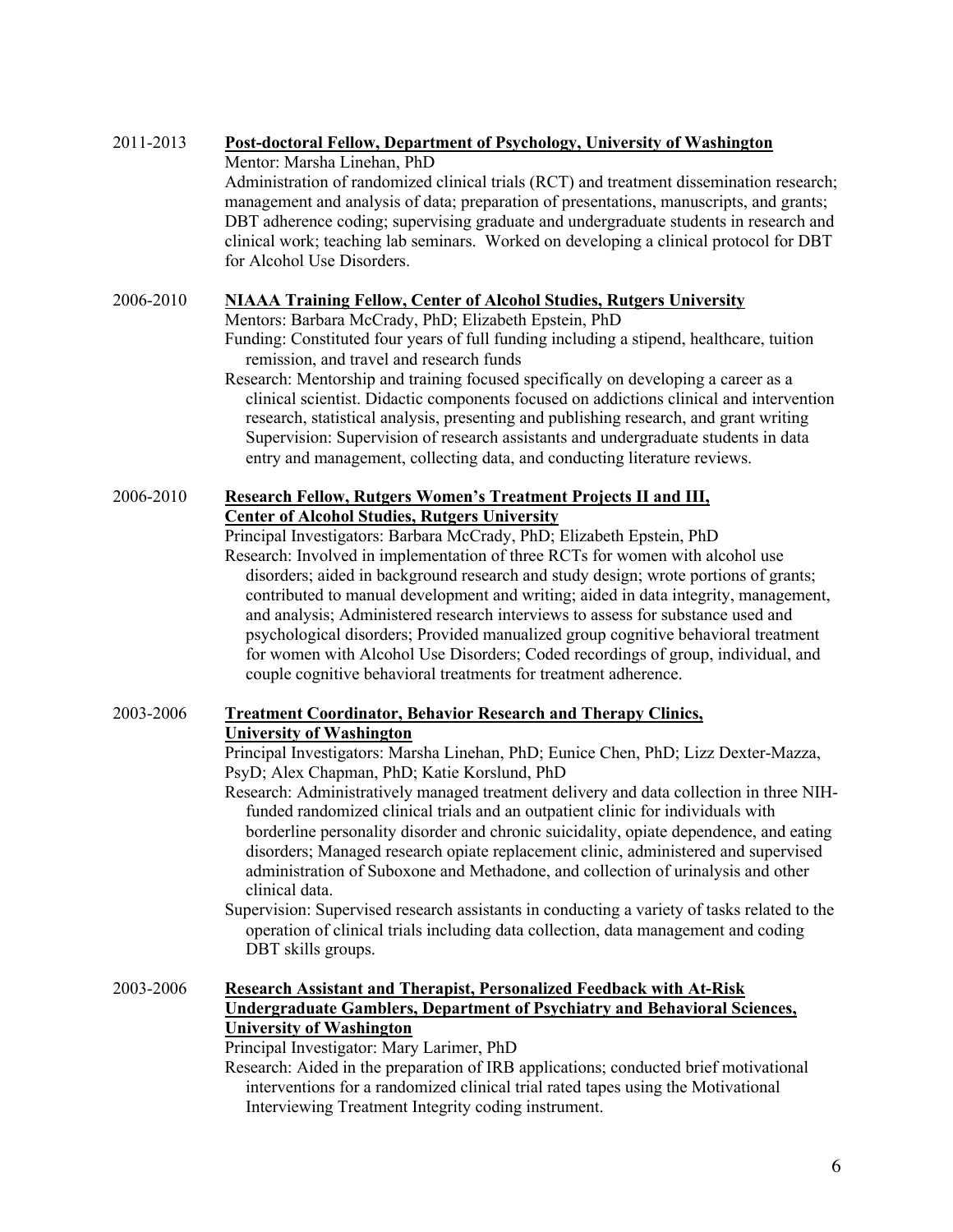| 2005-2006 | Research Interviewer, Housing First Project, Addictive Behaviors Research Center,                                                                                                                                                                                                                                                                                                   |  |  |
|-----------|-------------------------------------------------------------------------------------------------------------------------------------------------------------------------------------------------------------------------------------------------------------------------------------------------------------------------------------------------------------------------------------|--|--|
|           | <b>University of Washington</b>                                                                                                                                                                                                                                                                                                                                                     |  |  |
|           | Principal Investigator: Alan Marlatt                                                                                                                                                                                                                                                                                                                                                |  |  |
|           | Research: Aided in research data collection and management; Conducted research<br>interviews with "chronic public inebriates".                                                                                                                                                                                                                                                      |  |  |
| 2003      | <b>Project Manager, Behavioral Research and Therapy Clinics, University of</b>                                                                                                                                                                                                                                                                                                      |  |  |
|           | Washington                                                                                                                                                                                                                                                                                                                                                                          |  |  |
|           | Principal Investigator: Marsha Linehan, PhD                                                                                                                                                                                                                                                                                                                                         |  |  |
|           | Research: Managed and organized clinical data from two completed clinical trials.                                                                                                                                                                                                                                                                                                   |  |  |
| 2001-2003 | <b>Research Assistant, Behavioral Research and Therapy Clinics, University of</b>                                                                                                                                                                                                                                                                                                   |  |  |
|           | Washington                                                                                                                                                                                                                                                                                                                                                                          |  |  |
|           | Principal Investigators: Marsha Linehan, PhD; Eunice Chen, PhD, Stacy Shaw-Welch,<br>PhD                                                                                                                                                                                                                                                                                            |  |  |
|           | Research: Aided in the preparation of IRB and grant submissions, performed literature<br>searches, and designed and implemented several small studies; Collected, entered,<br>managed, and analyzed clinical data; Aided in the collection of psychophysiological<br>data; Coded DBT skills groups; Typed summaries of clients accounts of suicidal and<br>non-suicidal self-injury |  |  |
|           | Didactic: Participated in Honors and research seminars and DBT trainings.                                                                                                                                                                                                                                                                                                           |  |  |
| 2001      | <b>Research Assistant, Department of Psychology, University of Washington</b><br>Principal Investigator: Jonathan Brown, PhD                                                                                                                                                                                                                                                        |  |  |
|           | Research: Collected data for social psychological research; debriefed participants about<br>the use of deception.                                                                                                                                                                                                                                                                   |  |  |

# **CHAPTERS**

- Miga, M.E., LoTempio, E.R., Michonski, J.D., & **Hunter, D**. (in press). Accreditation, Adherence & Training in Dialectical Behavior Therapy: Data Review and Practical Applications. *The Handbook of Dialectical Behavior Therapy.* Elsevier Press.
- **Hunter-Reel, D**., & Linehan, M.M. (2016). Dialectical Behavior Therapy for Substance Use Disorders. *Clinical Textbook of Addictive Disorders, 4th Ed.* Guilford Press.
- **Hunter-Reel, D**. (2013). Interpersonal factors in addictive processes. *Principles of Addiction*. Elsevier Press.

## **PEER REVIEWED PUBLICATIONS**

- **Hunter-Reel, D.**, Witkiewitz, K., & Zweben, A. (2012). Does Session Attendance by a Supportive Significant Other Predict Outcomes in Individual Treatment for Alcohol Use Disorders? *Alcoholism: Clinical and Experimental Research, 36(7), 1237-1243.*
- Farris, S. G., Epstein, E. E., McCrady, B. S., & **Hunter-Reel, D.** (2012). Do comorbid anxiety disorders predict drinking outcomes in women with alcohol use disorders*? Alcohol and Alcoholism, 47(2),* 143-148.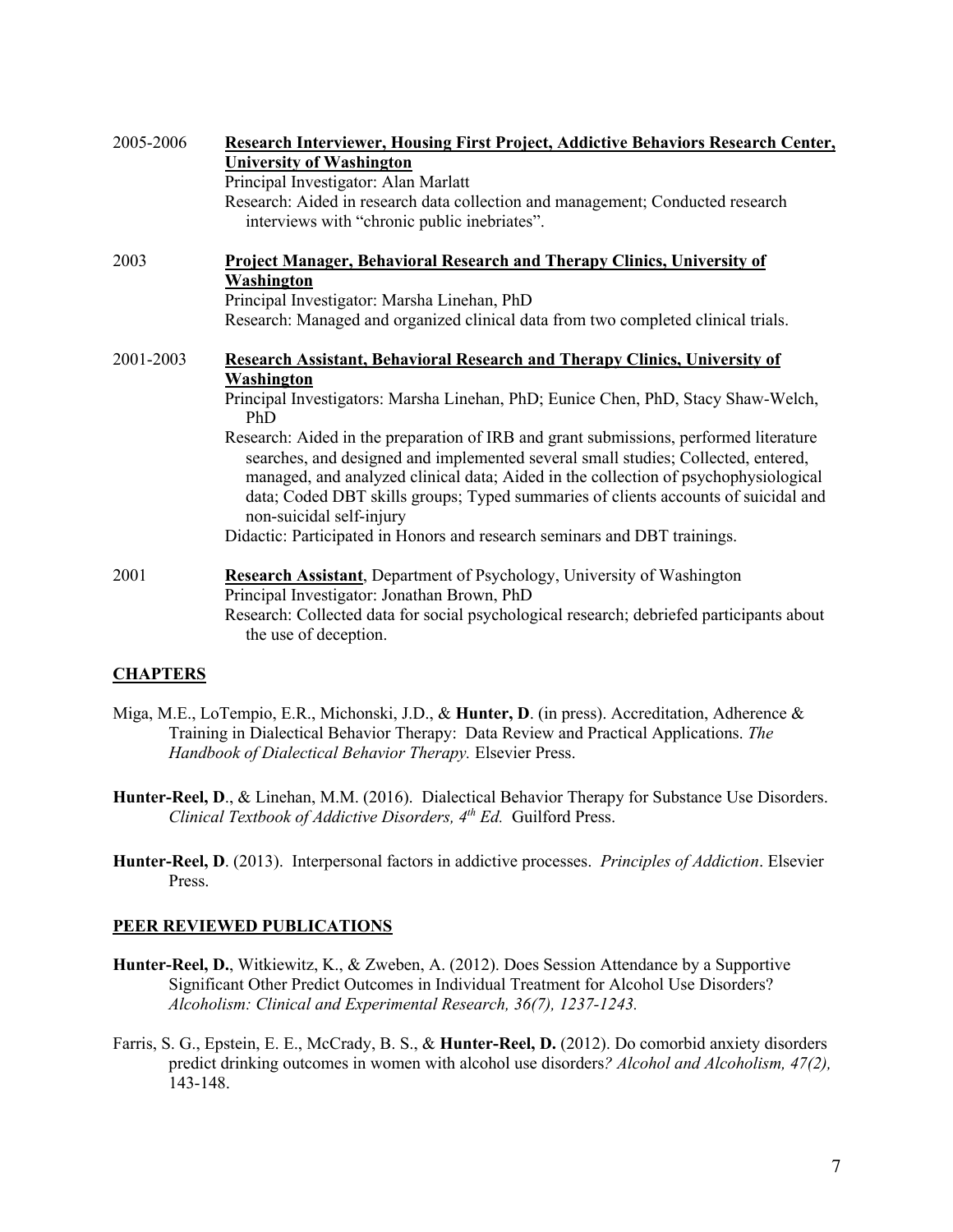- Cohn, A. M., **Hunter-Reel, D.**, & Hagman, B. T. (2011). Promoting behavior change from alcohol use through mobile technology: The future of ecological momentary assessment. *Alcoholism: Clinical and Experimental Research, 35(12),* 2209-2215.
- Cohn, A. M., Epstein, E. E., **Hunter-Reel, D**. Labouvie, E., Jensen, N., McCrady, B. S., Green, K., & Drapkin, M. L. (2011). Clinical presentation of substance abusers with primary, secondary, and no depression: Prognostic utility of depression subtyping. *Journal of Studies on Alcohol and Drugs, 21,* 151-157.
- **Hunter-Reel, D**., McCrady, B. S., Hildebrandt, T., & Epstein, E. E. (2010). Indirect effect of social support for drinking on drinking outcomes: The role of motivation. *Journal of Studies on Alcohol and Drug, 71(6),* 930-937.
- Mohlman, J., **Hunter-Reel, D**., Chazin, D., Ong, D., Georgescu, B., & Tiu, J. (2010). Behavioral treatment of psychiatric symptoms in Parkinson's Disease: Targeting executive deficits and anxiety. *Clinical Case Studies, 9*, 74-90.
- **Hunter-Reel, D**., McCrady, B. S., & Hildebrandt, T. (2009). Emphasizing interpersonal factors: An interpersonal extension of an intra-individual model of relapse. *Addiction, 104(8),* 1281-1290.
- Bannon, K., **Hunter-Reel, D.,** Wilson, G. T., & Karlin, R. (2009). The effects of causal beliefs and binge eating on the stigmatization of obesity. *International Journal of Eating Disorders, 42(2),* 118- 124.
- Whiteside, U. S., Pantalone, D. W., **Hunter-Reel, D.,** Eland, J. K., & Larimer, M. E. (2007). Initial suggestions for supervising and mentoring undergraduate research assistants at large research universities. *International Journal of Teaching and Learning in Higher Education, 19(3),* 325- 330.
- Whiteside, U. S., Chen, E. Y., Neighbors, C., **Hunter, D. A.,** Lo, T., & Larimer, M. E. (2007). Binge eating and emotion regulation: Do binge eaters have fewer skills to modulate and tolerate negative affect? *Eating Behaviors, 8,* 162-169.

## **ORAL PRESENTATIONS**

**Hunter-Reel, D.**, & Epstein, E. (June 2011). *Emerging models and efficacy of female specific treatments for alcohol and drug use.* Presented at the annual meeting of the Research Society on Alcoholism, Atlanta, GA.

**Hunter-Reel, D.**, & Witkiewitz, K. (June 2011). *Does intimate partner session attendance predict outcomes in individual treatment for Alcohol Use Disorders?* Presented at the annual meeting of the Research Society on Alcoholism, Atlanta, GA.

- Cohn, A. M., **Hunter-Reel, D.**, & Hagman, B. (July 2010). *Promoting behavior change from alcohol use through mobile technology: The future of Ecological Momentary Assessment.* Oral presentation at the annual meeting of the Research Society on Alcoholism, San Antonio, TX.
- **Hunter-Reel, D.**, Epstein, E.E., Giardino, N., Labouvie, E., & Cohn, A. (November 2009). *Pathways to vulnerability for alcohol use severity*. Oral presentation at the annual meeting of the Association for Behavioral and Cognitive Therapies, New York, NY.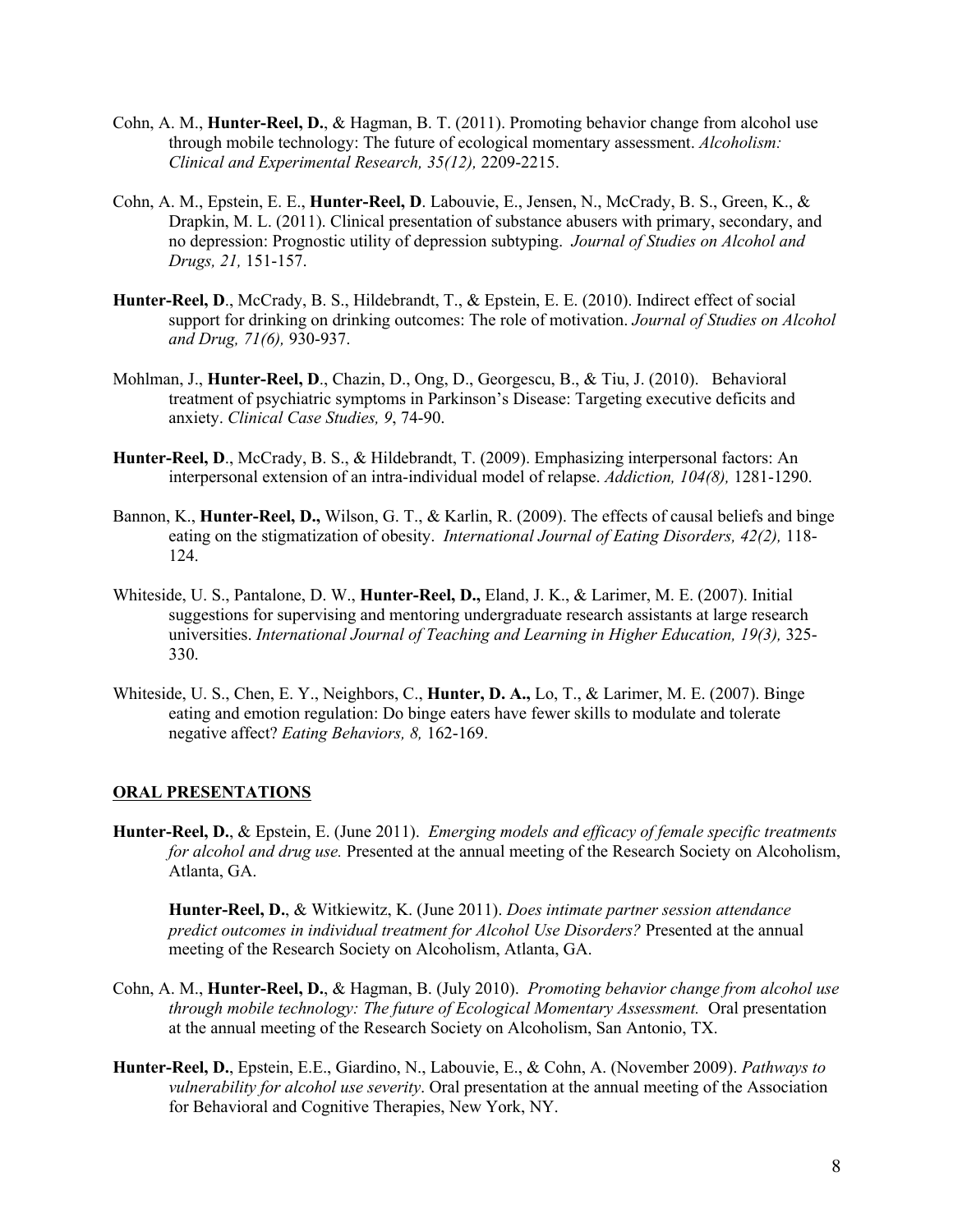- Epstein, E. E., McCrady, B. S., Cook, S., **Hunter-Reel, D.,** Menges, D., & Chung, N. (July 2007). *Contribution of therapeutic alliance to treatment outcome for women in Alcohol Behavioral Couple Therapy*. Oral presentation at the annual meeting of the Research Society on Alcoholism, Chicago, IL.
- **Hunter-Reel, D.**, McCrady, B. S., & Epstein, E. E. (March 2007). *Does alienating interpersonal behavior predict drinking outcomes in women treated for Alcohol Use Disorders?* Oral presentation at the biannual NIAAA NRSA Trainee Meeting, Indianapolis, IN.

#### **CHAIRED SYMPOSIA**

- **Hunter-Reel, D.** (November 2012). *Expanding the Reach of Dialectical Behavior Therapy.* Symposium at the annual meeting of the Association for Behavioral and Cognitive Therapies, National Harbor, Maryland.
- **Hunter-Reel, D.** (June 2011). *Emerging models and efficacy of female specific treatments for alcohol and drug use.* Symposium submitted to the annual meeting of the Research Society on Alcoholism, Atlanta, GA.
- **Hunter-Reel, D.** (November 2009). *The roles of impulsivity and compulsivity in addictive disorders.* Symposium at the annual meeting of the Association for Behavioral and Cognitive Therapies, New York.

#### **POSTER PRESENTATIONS**

- **Hunter-Reel, D.,** Liu, J., Korslund, K.E., Harned, M., & Linehan, M. (June 2012). Dysfunctional interpersonal behavior, emotion dysregulation, and drinking severity in a sample of individuals with Borderline Personality Disorder. Poster presented at annual meeting of the Research Society on Alcoholism, San Francisco, CA.
- Farris, S. G., & **Hunter-Reel, D.** (November 2011). *The association of Impulsivity and Compulsivity with Risky Health Behaviors*. Poster presented at annual meeting of Association for Advancement of Behavior Therapy, Toronto, Ontario, Canada.
- **Hunter-Reel, D.**, & Witkiewitz, K. (June 2011). *Does intimate partner session attendance predict outcomes in individual treatment for Alcohol Use Disorders?* Presented at the annual meeting of the Research Society on Alcoholism, Atlanta, GA.
- **Hunter-Reel, D.,** Farris, S. G., Whiteside, U., & Bannon, K. L. (November 2010). *Difficulties regulating emotions and behavioral dyscontrol: A replication and extension of Whiteside et al. (2006).* Poster presentation at annual meeting of Association for Advancement of Behavior Therapy, San Francisco, California.
- **Hunter-Reel, D.,** Epstein, E.E., McCrady, B.S., & Farris, S. (June 2010). *Underlying Processes of Dysfunctional Interpersonal Behavior and its Role in the Prediction of Problematic Alcohol Use.*  Poster presentation at the World Congress of Behavioral and Cognitive Therapies, Boston, MA.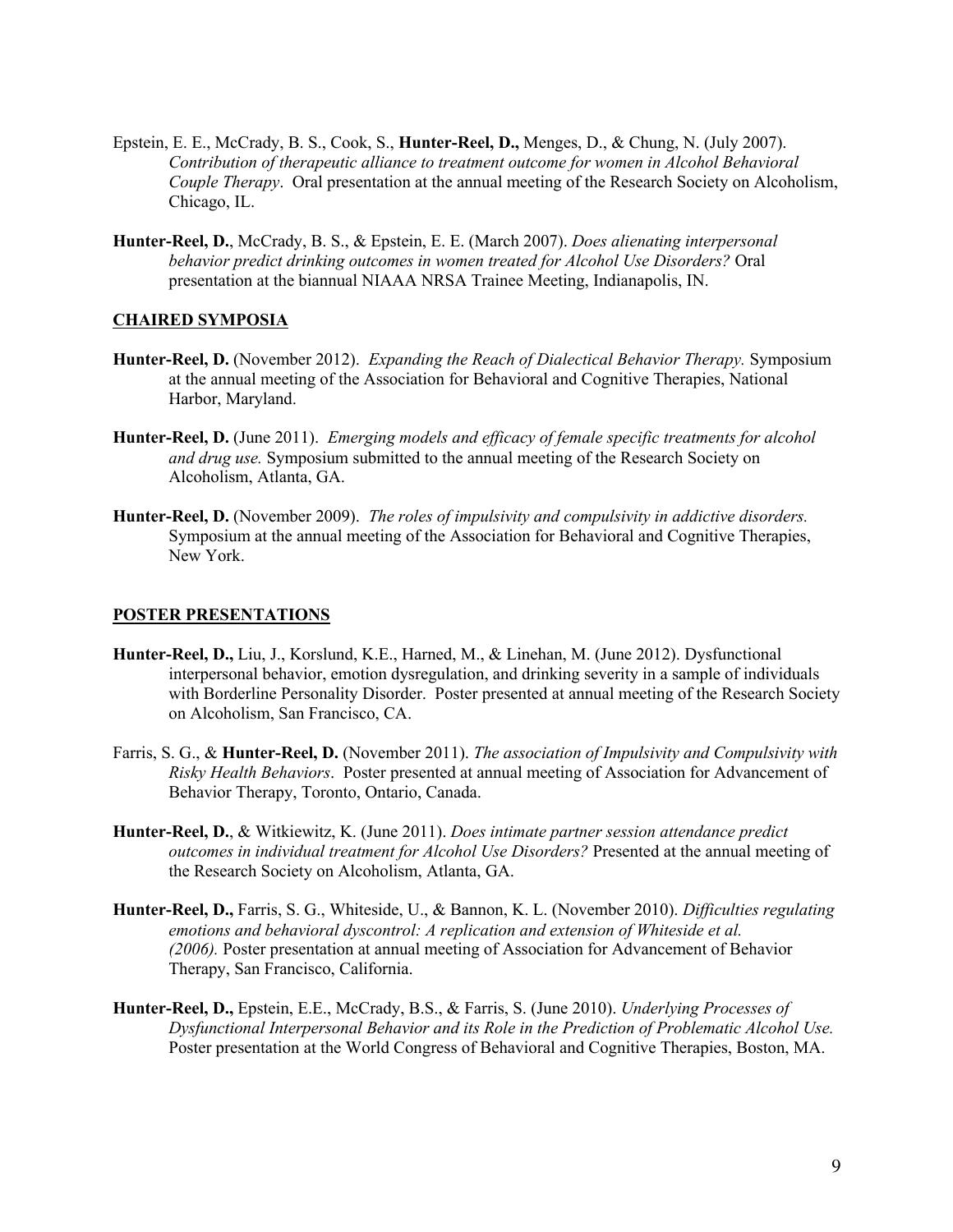- Farris, S.G., **Hunter-Reel, D.,** Epstein, E.E., & McCrady, B.S. (June 2010). *Prevalence and Inter-Correlations of Problematic Behaviors Among Undergraduates.* Poster presentation at the at the World Congress of Behavioral and Cognitive Therapies, Boston, MA.
- Bannon, K., **Hunter-Reel, D.,** Panzarino, C., & Wilson, G.T. (November 2009). *Binge eating, bias, and the professional community*. Poster presentation at the Association for Behavioral and Cognitive Therapies 43rd Annual Convention, New York, NY.
- Farris, S.G., **Hunter-Reel, D.,** Epstein, E.E., & McCrady, B. S., & McCrady, B. S. (November 2009). *Evaluating anxiety as a predictor of drinking outcomes and treatment effects in alcohol dependent women with comorbid current anxiety disorders.* Poster presentation at the Association for Behavioral and Cognitive Therapies 43rd Annual Convention, New York, NY.
- Christiana, W., Epstein, E.E., & **Hunter-Reel, D.** (November 2009). *Predicting treatment outcome in Alcohol Use Disorders with the NEO Personality Inventory-Revised.* Poster presentation at the Association for Behavioral and Cognitive Therapies 43rd Annual Convention, New York, NY.
- Simon, P., Epstein, E. E., & **Hunter-Reel, D**. (November 2009). *Drug of choice is related to gender differences in the five-factor model of personality in a treatment-seeking sample.* Poster presentation at the Association for Behavioral and Cognitive Therapies 43<sup>rd</sup> Annual Convention, New York, NY.
- **Hunter-Reel, D.**, Epstein, E. E., McCrady, B. S., & Cook, S. (June 2009). *Personality disorders predicting drinking outcomes: Dimensional versus categorical classification*. Poster presentation at the annual meeting of the Research Society on Alcoholism, San Diego, CA.
- Simon, P., Epstein, E. E., & **Hunter-Reel, D**. (June 2009). *The Five-Factor Model of Personality is related to drug of choice in a heterogeneous treatment seeking sample*. Poster presentation at the annual meeting of the Research Society on Alcoholism, San Diego, CA.
- **Hunter-Reel, D.,** McCrady, B. S., Hildebrandt, T., & Epstein, E. E. (March 2009). *The mediational role of motivation in the relationship between social support and drinking outcomes*. Poster presentation at the biannual NIAAA NRSA Trainee Meeting, New Orleans, LA.
- **Hunter-Reel, D.**, McCrady, B. S., Epstein, E. E., Hildebrandt, T., & Cook, S. (November 2008). *Do the intra-individual relapse predictors mediate the relationship between social support variables and drinking outcomes?* Poster presentation at the annual meeting of the Association for Behavioral and Cognitive Therapies, Orlando, FL.
- **Hunter-Reel, D.**, Epstein, E. E., McCrady, B. S, Farris, S., & Cook, S. M. (July 2008). *Prognostic value of depression in two groups of women undergoing outpatient Alcohol Use Disorder treatment.* Poster presentation at the annual meeting of the Research Society on Alcoholism, Washington, DC.
- **Hunter-Reel, D.**, Hilton, N. V., Epstein, E. E., Cook, S., & McCrady, B. S. (July 2008*). Are social networks comparable across alcohol versus drug abusing females?* Poster presentation at the annual meeting of the Research Society on Alcoholism, Washington, DC.